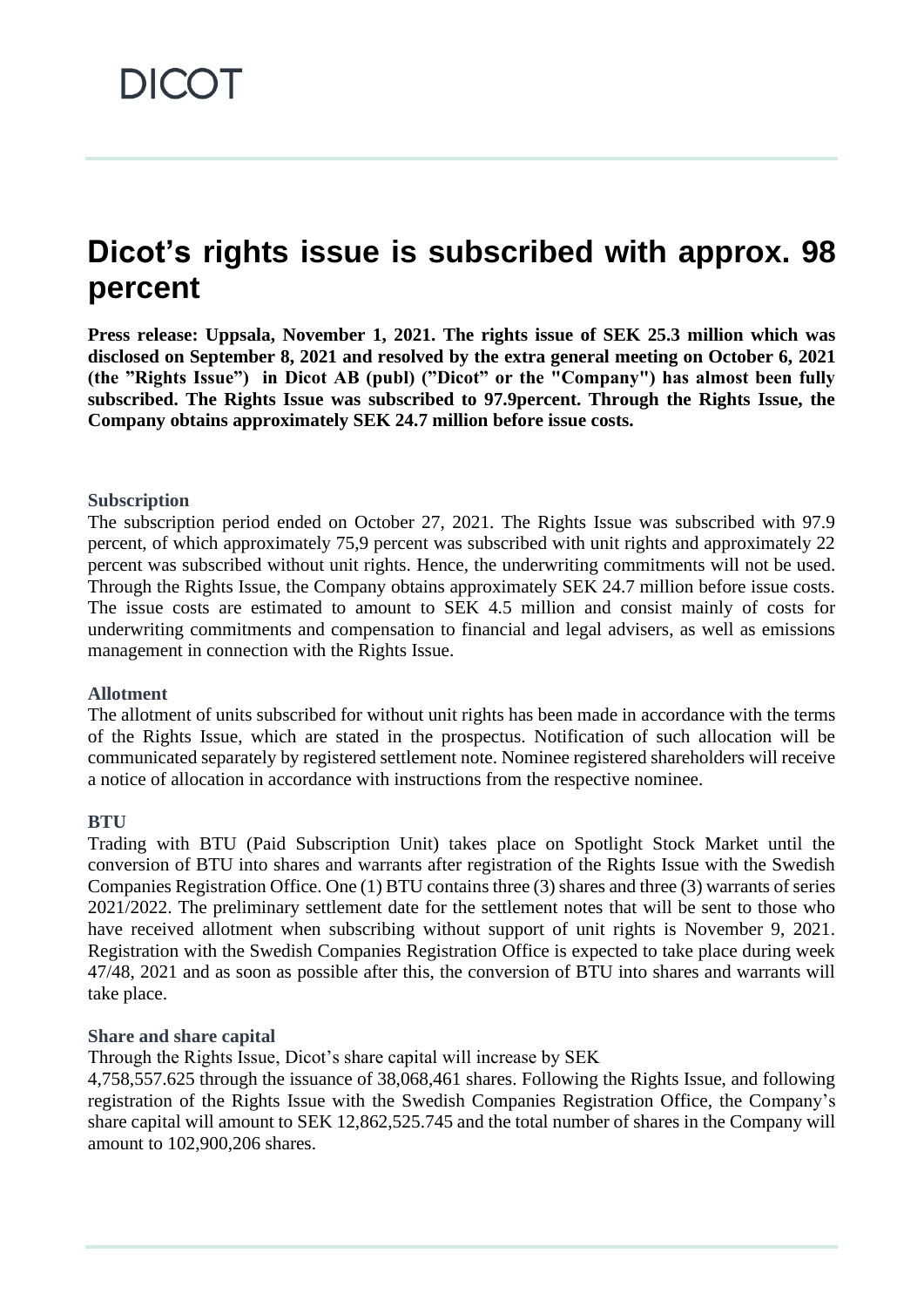# **DICOT**

# **Warrants**

Through the Rights Issue, the Company also issues 38,068,461 warrants of series 2021/2022, which entitle to subscribe for 38,068,461 shares in the Company.

The warrants of series 2021/2022 that have been issued through the Rights Issue entitle the holder to subscribe for one (1) new share in Dicot during the subscription period from June 1, 2022 through June 15, 2022. The subscription price for shares using the warrants will correspond to 70 percent of the volume weighted average price of the Company's shares according to the Spotlight Stock Market official price list for the period from May 16, 2022 through May 27, 2022 but will not be higher than SEK 1.50 or less than SEK 0.125 (corresponding to the quota value of the Company's shares).

Upon full exercise of all warrants of series 2021/2022 within the framework of issued units, the Company may receive up to an additional SEK 57.1 million, depending on the exercise price. Upon full exercise of all warrants of series 2021/2022, the share capital will increase by an additional SEK 4,758,557.625.

The warrants are intended to be admitted for trading on Spotlight Stock Market after the Rights Issue has been registered with the Swedish Companies Registration Office.

## **Underwriting commitments**

In connection with the Rights Issue, a number of external investors have submitted underwriting commitments. Compensation for such commitment consists of eight (8) percent of the guaranteed amount in cash.

#### **Advisors**

Stockholm Corporate Finance AB is acting as financial adviser to the Company in the Rights Issue. Advokatfirman Lindahl KB is acting as the legal adviser to the Company. Hagberg & Aneborn Fondkommission AB is the issuing agent in the Rights Issue.

**For further information, please contact:** Göran Beijer, CEO Tel: +46 (0) 706 63 60 09 E-mail: [goran.beijer@dicot.se](mailto:goran.beijer@dicot.se) [www.dicot.se](http://www.dicot.se/)

#### **About Dicot AB**

Dicot is developing the drug candidate LIB-01, which is expected to be a potency agent to better treat erectile dysfunction and premature ejaculation. The ambition is to create a drug with significantly longer effect and far fewer side effects, compared to those on the market. Today, at least 500 million men suffer from these sexual dysfunctions and the market value has been estimated to approx. SEK 50 billion. Research and development are conducted under own auspices up to phase 2 studies. Thereafter, Dicot's intention is to form strategic alliances, or alternatively carry out a trade sale, with larger, established pharmaceutical companies to be able to introduce LIB-01 on the world market.

Dicot is listed on Spotlight Stock Market and has approximately 2 250 shareholders. For more information, please visit [www.dicot.se](http://www.dicot.se/)